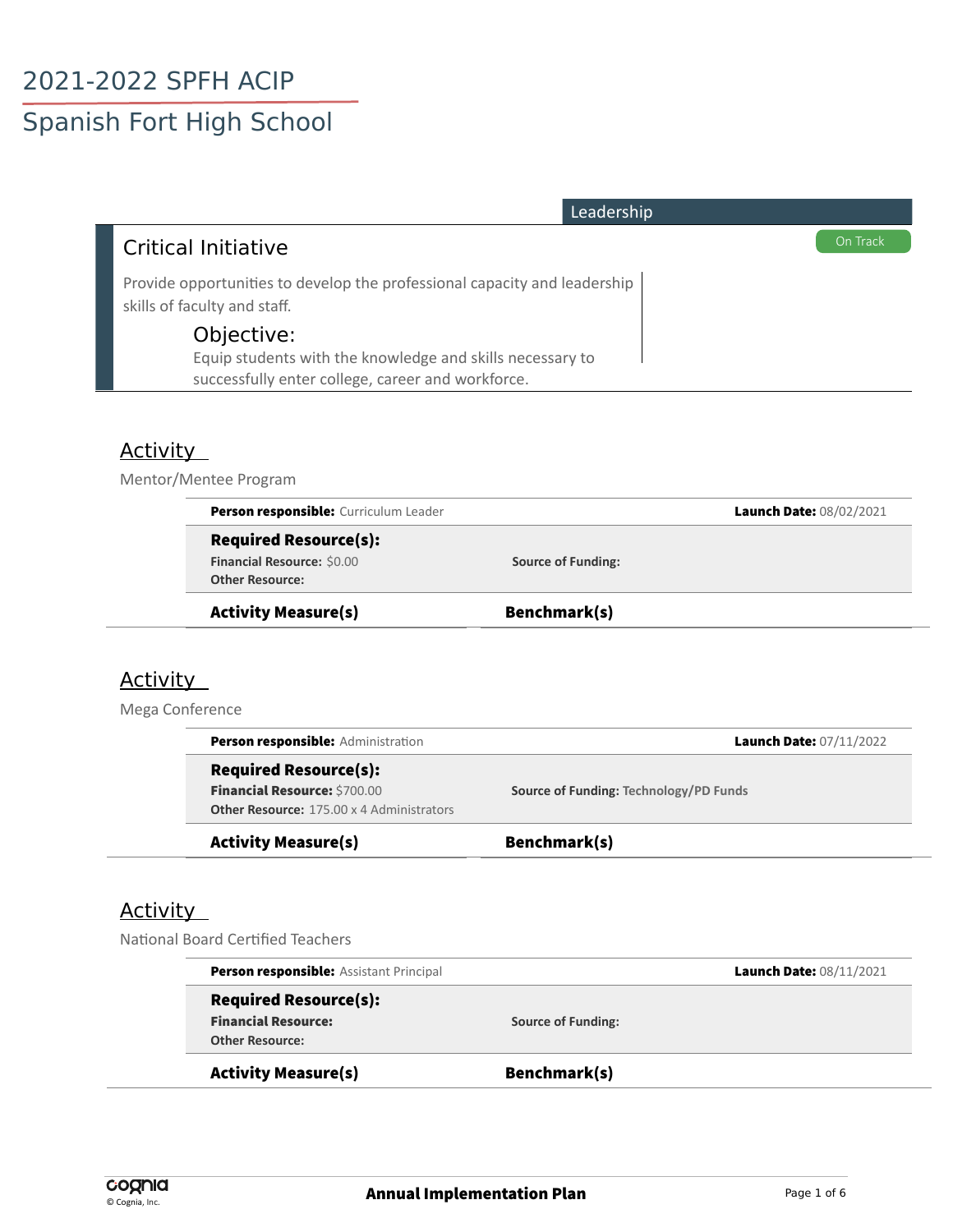# Spanish Fort High School

| Leadership                                                |          |
|-----------------------------------------------------------|----------|
| Critical Initiative                                       | On Track |
| Integrate leadership and life-skills into content areas.  |          |
| Objective:                                                |          |
| Equip students with the knowledge and skills necessary to |          |
| successfully enter college, career and workforce.         |          |

#### **Activity**

Toro 101

| <b>Person responsible: Counselor</b> |                           | Launch Date: 08/11/2021 |
|--------------------------------------|---------------------------|-------------------------|
| <b>Required Resource(s):</b>         |                           |                         |
| <b>Financial Resource:</b>           | <b>Source of Funding:</b> |                         |
| <b>Other Resource:</b>               |                           |                         |
| <b>Activity Measure(s)</b>           | Benchmark(s)              |                         |

## Activity

Leadership & Character Development Curriculum

| <b>Activity Measure(s)</b>    | Benchmark(s)                      |
|-------------------------------|-----------------------------------|
| <b>Other Resource:</b>        |                                   |
| <b>Financial Resource:</b>    | Source of Funding: 3 MIL Tax Fund |
| <b>Required Resource(s):</b>  |                                   |
| Person responsible: Counselor | Launch Date: 08/11/2021           |
|                               |                                   |

#### **Activity**

WorkKeys Training

|                                   | Launch Date: 08/11/2021                                            |
|-----------------------------------|--------------------------------------------------------------------|
|                                   |                                                                    |
|                                   |                                                                    |
| Source of Funding: 3 MIL Tax Fund |                                                                    |
|                                   |                                                                    |
|                                   |                                                                    |
|                                   | <b>Person responsible:</b> Administration & Senior<br>Benchmark(s) |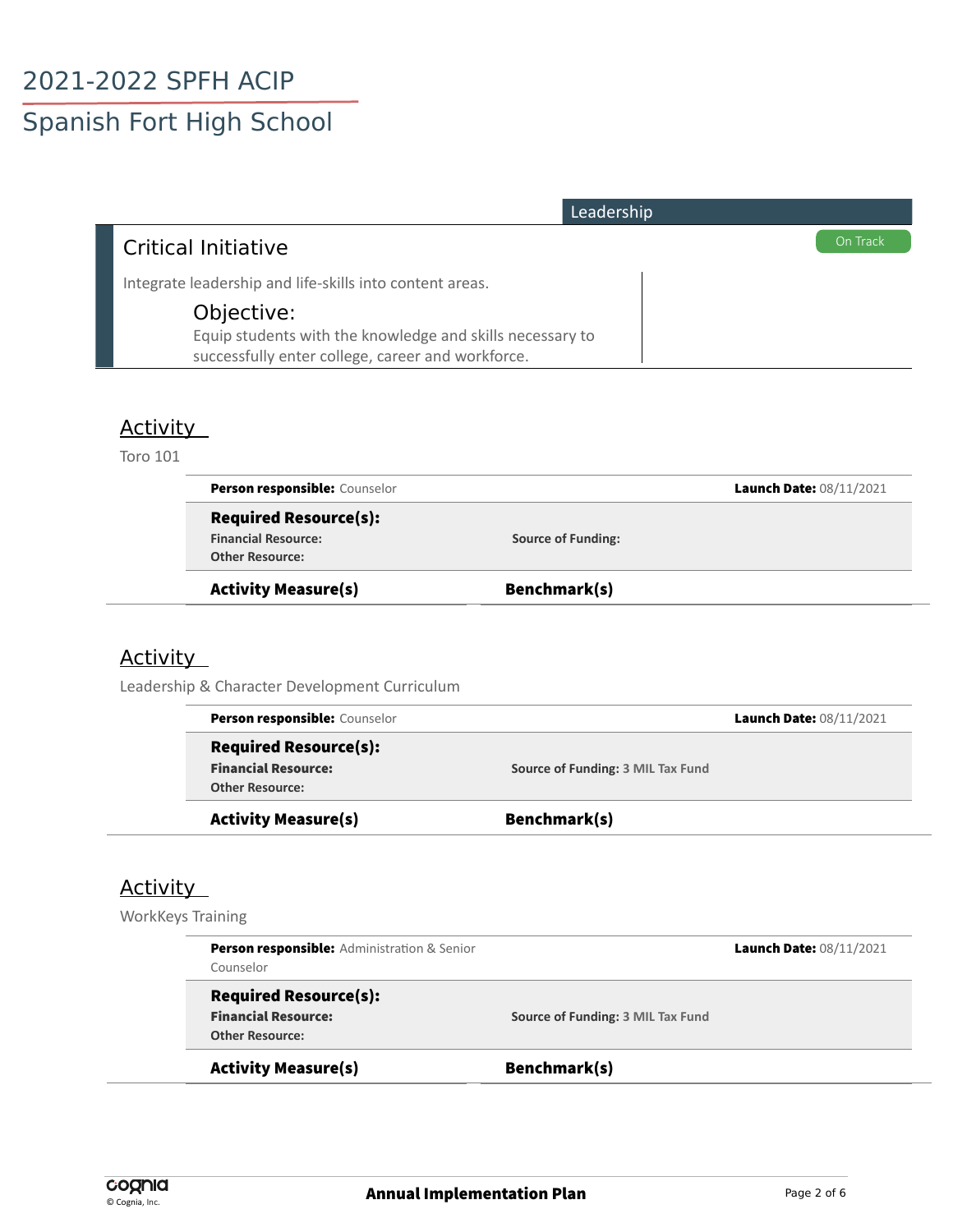# Spanish Fort High School

| Leadership                                                                                                                   |          |
|------------------------------------------------------------------------------------------------------------------------------|----------|
| Critical Initiative                                                                                                          | On Track |
| Increase the College & Career Readiness rate.                                                                                |          |
| Objective:<br>Equip students with the knowledge and skills necessary to<br>successfully enter college, career and workforce. |          |

#### **Activity**

WorkKeys Training

| <b>Activity Measure(s)</b>           | Benchmark(s)                      |
|--------------------------------------|-----------------------------------|
| <b>Other Resource:</b>               |                                   |
| <b>Financial Resource:</b>           | Source of Funding: 3 MIL Tax Fund |
| <b>Required Resource(s):</b>         |                                   |
| Person responsible: Senior Counselor | <b>Launch Date: 08/11/2021</b>    |

## **Activity**

ACT Prep

| <b>Financial Resource:</b>                           | Source of Funding: 3 MIL Tax Fund |
|------------------------------------------------------|-----------------------------------|
| <b>Other Resource:</b><br><b>Activity Measure(s)</b> | Benchmark(s)                      |

#### Activity

AP Exam Increase

| <b>Activity Measure(s)</b>                     | Benchmark(s)                      |                                |
|------------------------------------------------|-----------------------------------|--------------------------------|
| <b>Other Resource:</b>                         |                                   |                                |
| Financial Resource: \$30000.00                 | Source of Funding: 3 MIL Tax Fund |                                |
| <b>Required Resource(s):</b>                   |                                   |                                |
| <b>Person responsible:</b> Assistant Principal |                                   | <b>Launch Date: 05/02/2022</b> |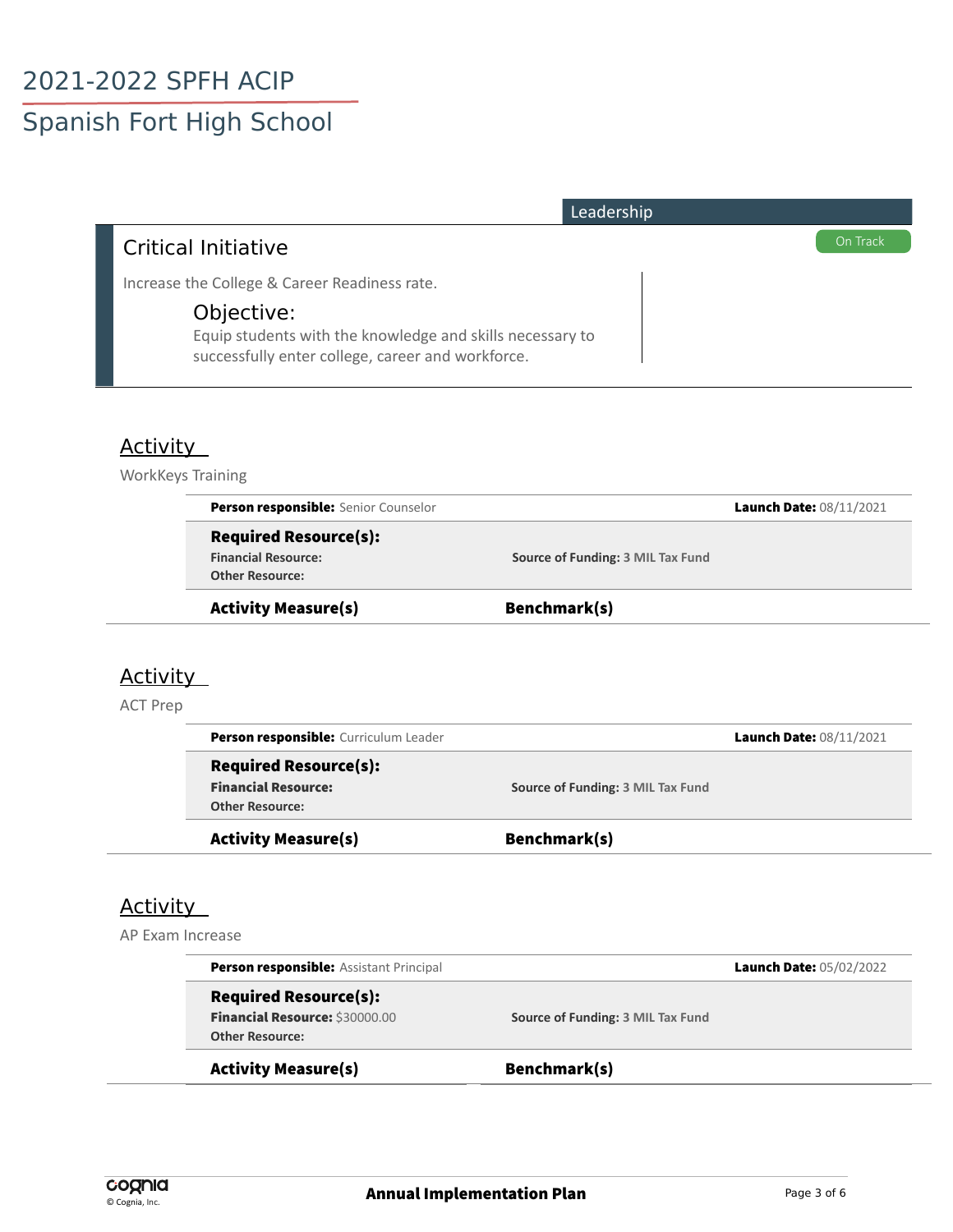# Spanish Fort High School

| Culture                                                                                                                                                                             |          |
|-------------------------------------------------------------------------------------------------------------------------------------------------------------------------------------|----------|
| <b>Critical Initiative</b>                                                                                                                                                          | On Track |
| Provide all employees access to mental, social, and cognitive resources.<br>Objective:<br>Provide an environment within the school that promotes a<br>positive climate and culture. |          |

## Activity

Employee Assistance Program

| <b>Person responsible:</b> Administration  |                           | Launch Date: 08/02/2021 |  |
|--------------------------------------------|---------------------------|-------------------------|--|
| <b>Required Resource(s):</b>               |                           |                         |  |
| <b>Financial Resource:</b>                 | <b>Source of Funding:</b> |                         |  |
| <b>Other Resource: District Initiative</b> |                           |                         |  |
| <b>Activity Measure(s)</b>                 | Benchmark(s)              |                         |  |
| Anonymous Admin Log                        | Benchmark: Provide EAP    | Date: 08/10/2021        |  |
|                                            | Card to all employees     |                         |  |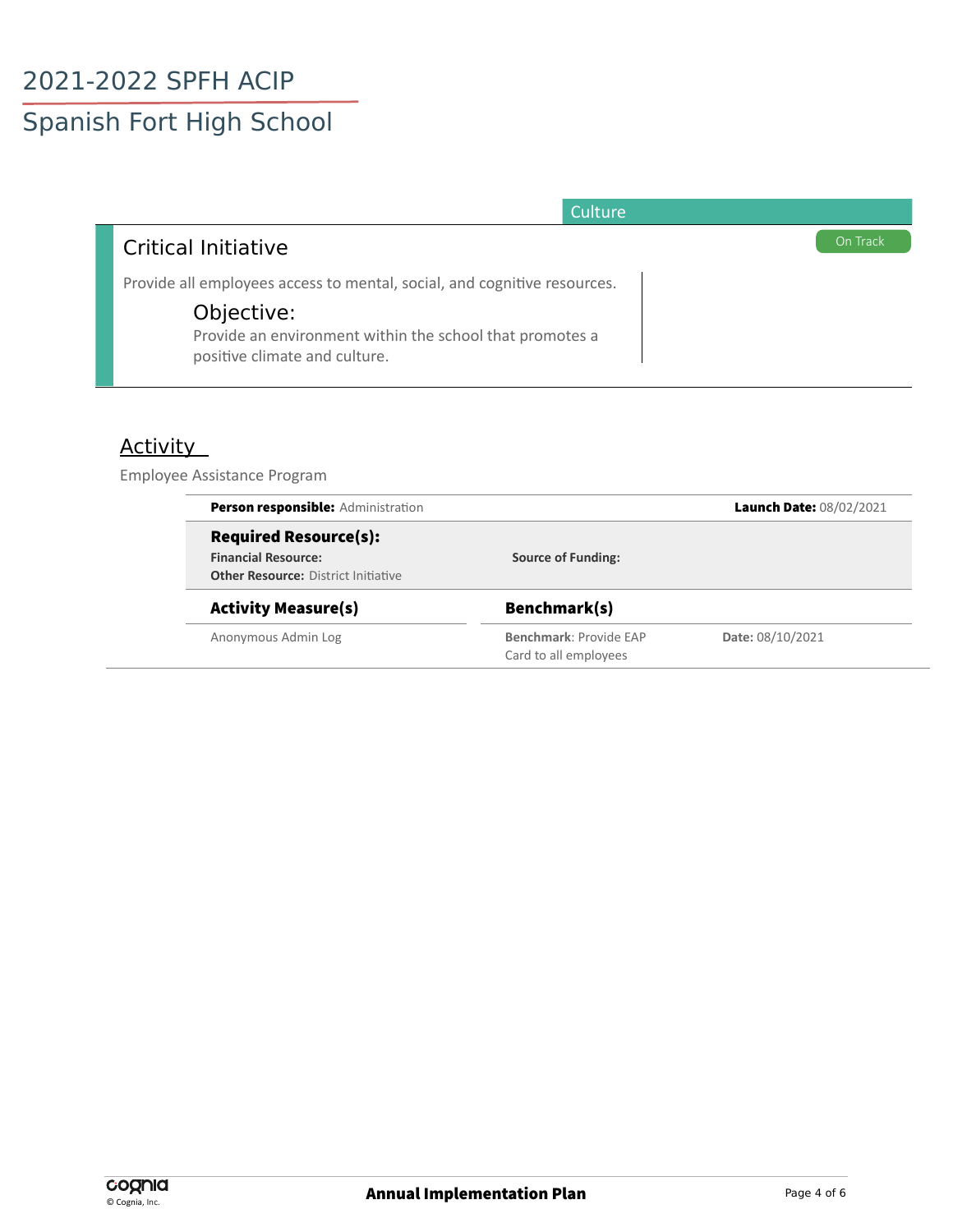## **Activity**

Social & Emotional Workshop

| <b>Person responsible:</b> Counselor & Social Worker                                 |                                                                                                                         | Launch Date: 08/02/2021 |
|--------------------------------------------------------------------------------------|-------------------------------------------------------------------------------------------------------------------------|-------------------------|
| <b>Required Resource(s):</b><br><b>Financial Resource:</b><br><b>Other Resource:</b> | <b>Source of Funding:</b>                                                                                               |                         |
| <b>Activity Measure(s)</b>                                                           | Benchmark(s)                                                                                                            |                         |
| Breakout session during PD Day prior to<br>start of school.                          | Benchmark: Breakout session<br>during PD Day prior to start<br>of school, conducted by Zack<br>McCraw & Lillie Casolaro | Date: 08/09/2021        |

## **Activity**

Mentor/Mentee Program

| Person responsible: Curriculum Leader |                           | Launch Date: 08/02/2021 |
|---------------------------------------|---------------------------|-------------------------|
| <b>Required Resource(s):</b>          |                           |                         |
| <b>Financial Resource:</b>            | <b>Source of Funding:</b> |                         |
| <b>Other Resource:</b>                |                           |                         |
| <b>Activity Measure(s)</b>            | Benchmark(s)              |                         |